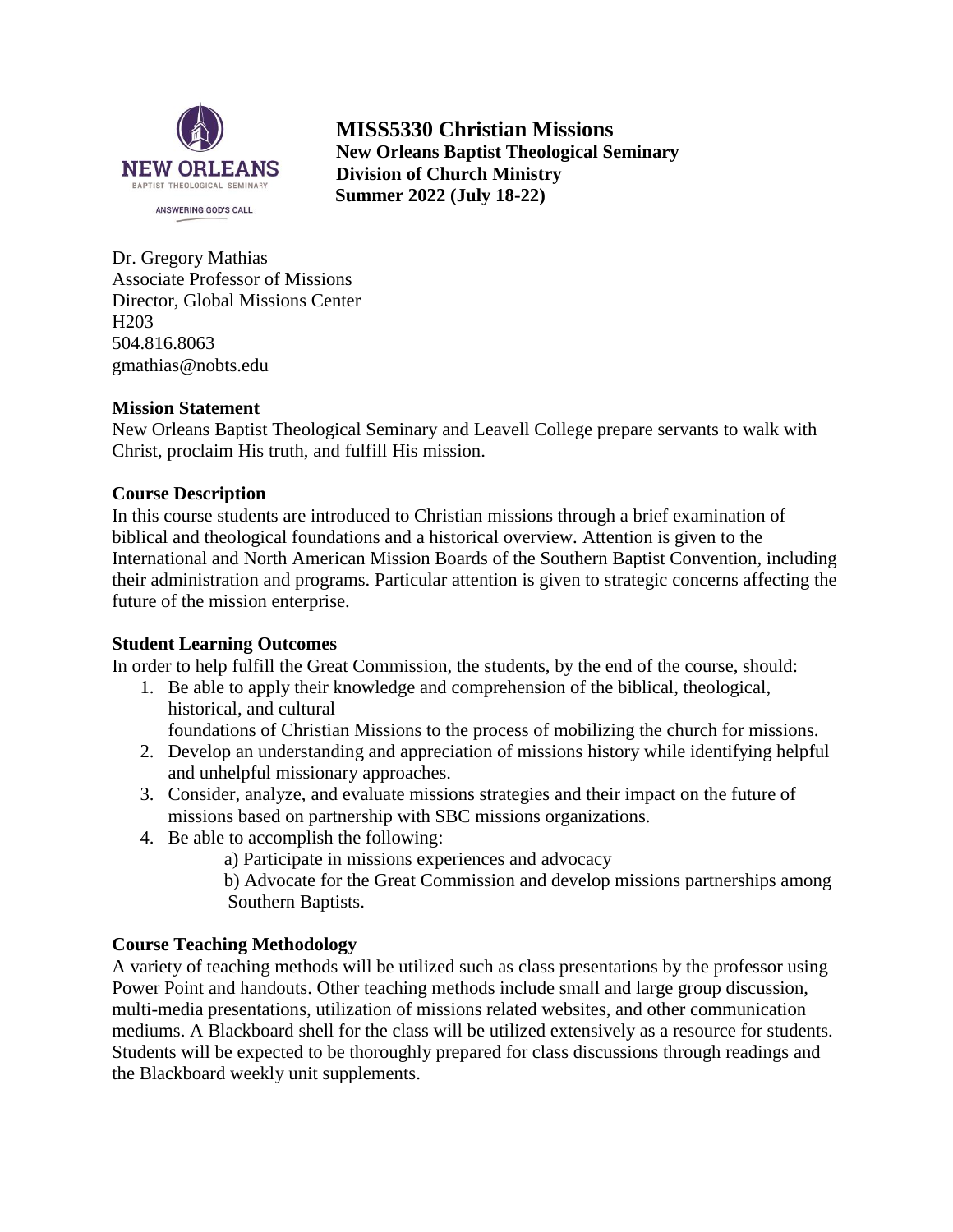## **Textbooks**

In addition to the Bible as a course text, the following are required:

- Akin, Daniel L., Benjamin L. Merkle, and George G. Robinson. *40 Questions About The Great Commission* (Grand Rapids, Kregel, 2020).
- Moreau, A. Scott, Gary R. Corwin, and Gary B. McGee. *Introducing World Missions: A Biblical, Historical, and Practical Survey*. 2nd ed. (Grand Rapids: Baker Academic, 2015).
- Payne, J. D. *Apostolic Imagination: Recovering a Biblical Vision for the Church's Mission Today* (Grand Rapids, Baker Academic, 2022).
- *Missionary Biography of Your Choice.* This biography should be pre-approved before completing the assignment. Some possible missionary biographies include: Hudson Taylor, Adonirum Judson, David Brainerd, Lottie Moon, James Fraser, John Paton, and Jim Elliot.

## **COURSE REQUIREMENTS**

**1. Required Reading** The student will read all assigned course textbooks and other assigned readings within the class.

*For the 40 Questions Text.* Students will read *40 Questions About The Great Commission*. Students will keep a journal composed of the following: Answering at least 1 of the questions at the end of each chapter in *40 Questions*, reflect on one insight/challenge/thought and how you might communicate this topic to those in your churches (congregation, small group, children, etc.). **Due via Blackboard by 11:55p on July 27, 2022.**

#### **Sample Declarative Sentence Entry**

I read (number) % of the assigned book for the book review. (sign your name)

- **2. Missional Assessment Paper.** Students are to write a 1-2 page, single-spaced paper responding to these questions:
	- "What is my understanding of the biblical/theological basis for missions?"
	- "What is present status of my life's practice when it comes to praying for and sharing the gospel with my neighbors and the nations?"
	- "What motivates me to engage personally the nations locally and globally?"
	- "What currently hinders me from going to the nations?"

This assignment is an introspective paper. It can be written in first person. No title page is needed. Be sure to include your name and student ID on the first page. **This is due via Blackboard on Monday, July 18 by 11:55pm**

**3. Response to Missionary Biography:** Students will read 1 missionary biography or autobiography and write a **3 page, double-spaced** evaluataion the book. In the evaluation, students should analyze the missionary's mission and evangelism strategy. Be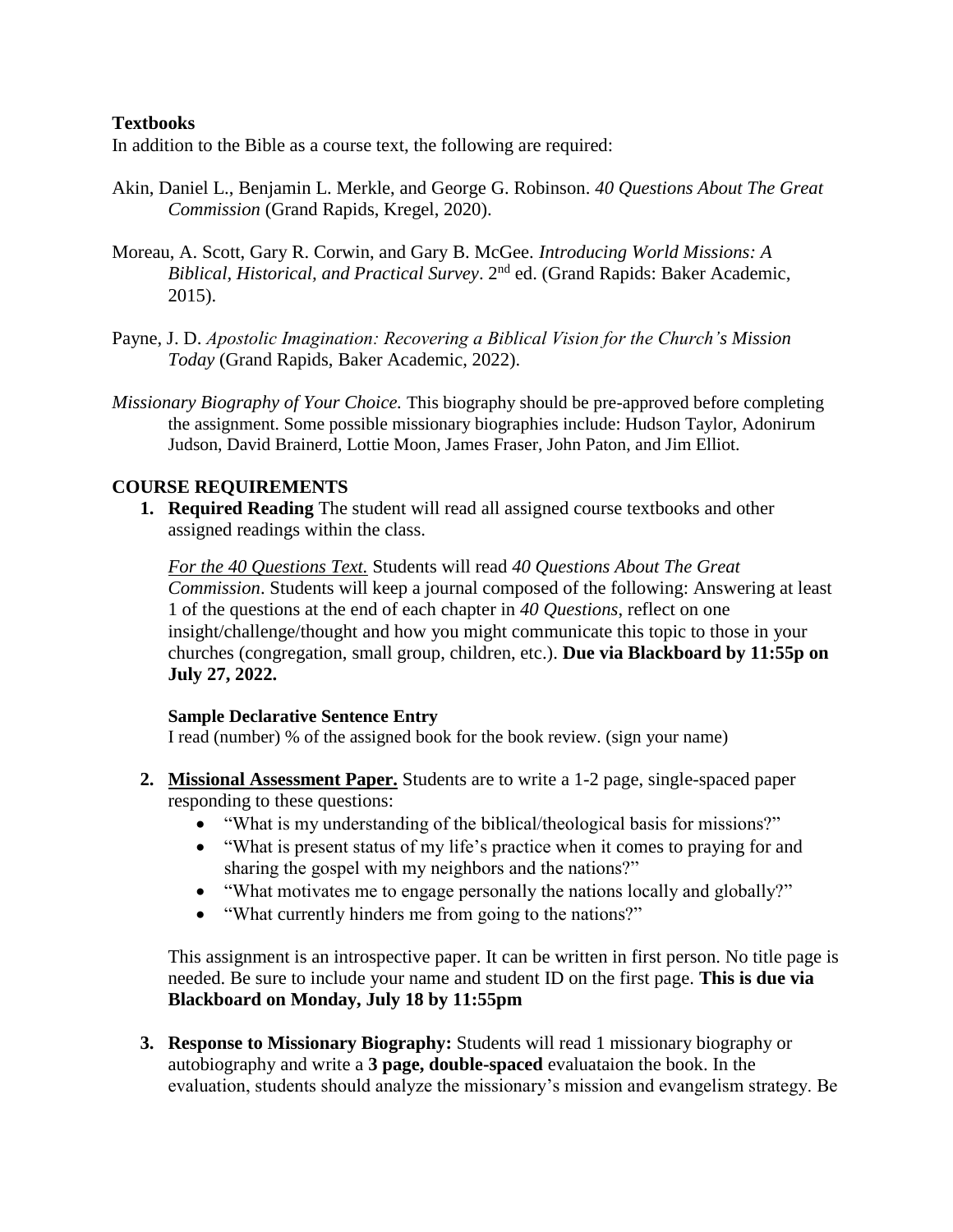sure to include a concluding paragraph or two regarding how the lessons learned might be applicable to your current and/or future ministry context. The goal of this paper will be to investigate the spiritual motivation and missionary insights which can be learned from reading about the lives of others. Professor must approve the biography. Please email the professor by July 1 with your intended biography. **The response is due on Wednesday, July 20 via Blackboard by 11:55pm.**

**4. Final Essay** - the student will write a **5-6 page, double-spaced** essay evaluation is due for the final exam in this course. This essay is a philosophy of missions essay The essay is due on **Sunday, July 31 via Blackboard at 11:55pm.** 

Some points to consider:

- Please provide your biblical-theological understanding of missions. Yes, you can include insights from your reading, but this is to be *YOUR* understanding of missions.
- This essay should be your comprehensive understanding of the *missio Dei* and how it relates to mission and missions.
- At the top of the first page of your paper, please include a declarative sentence with the percentage of course reading you have completed at the time of paper submission.
- The final page of the essay should address how you might go about teaching your philosophy of missions in a local church or discipleship context.

#### **EVALUATION/GRADING**:

Assignments for this course will be evaluated according to the following criteria. However, please refer to the grading rubrics for each assignment, posted on Moodle.

- 1. Does the work illustrate the student's grasp of basic concepts, definitions, and principles related to…?
- 2. Does the student demonstrate clear and specific interaction with the assigned reading material and class discussion?
- 3. Is there evidence of the student's personal reflection on the topics discussed? Does the work illustrate the student's independent research and learning?
- 4. Does the work reflect the student's responsibility to prepare both academically and practically (i.e., has the student attempted to apply the material to his/her ministry setting or to the local church in general)?
- **5.** Does the work fulfill the assignment by the required date? Because ministry itself demands discipline, students are expected to meet established deadlines for submitted work.
- **6.** Is the assignment written at a level appropriate for master's level work? Does the work follow proper style?

#### **COURSE GRADING WEIGHT**:

- Class Participation and Reading: 15%
- Missional Assessment: 10%
- Missionary Biography Paper: 25%
- 40 Questions Journal: 25%
- Final Philosophy of Missions Essay: 25%

#### **COURSE GRADING**:

A = 93-100; B = 85-92; C = 77-84; D = 70-76; F = below 70.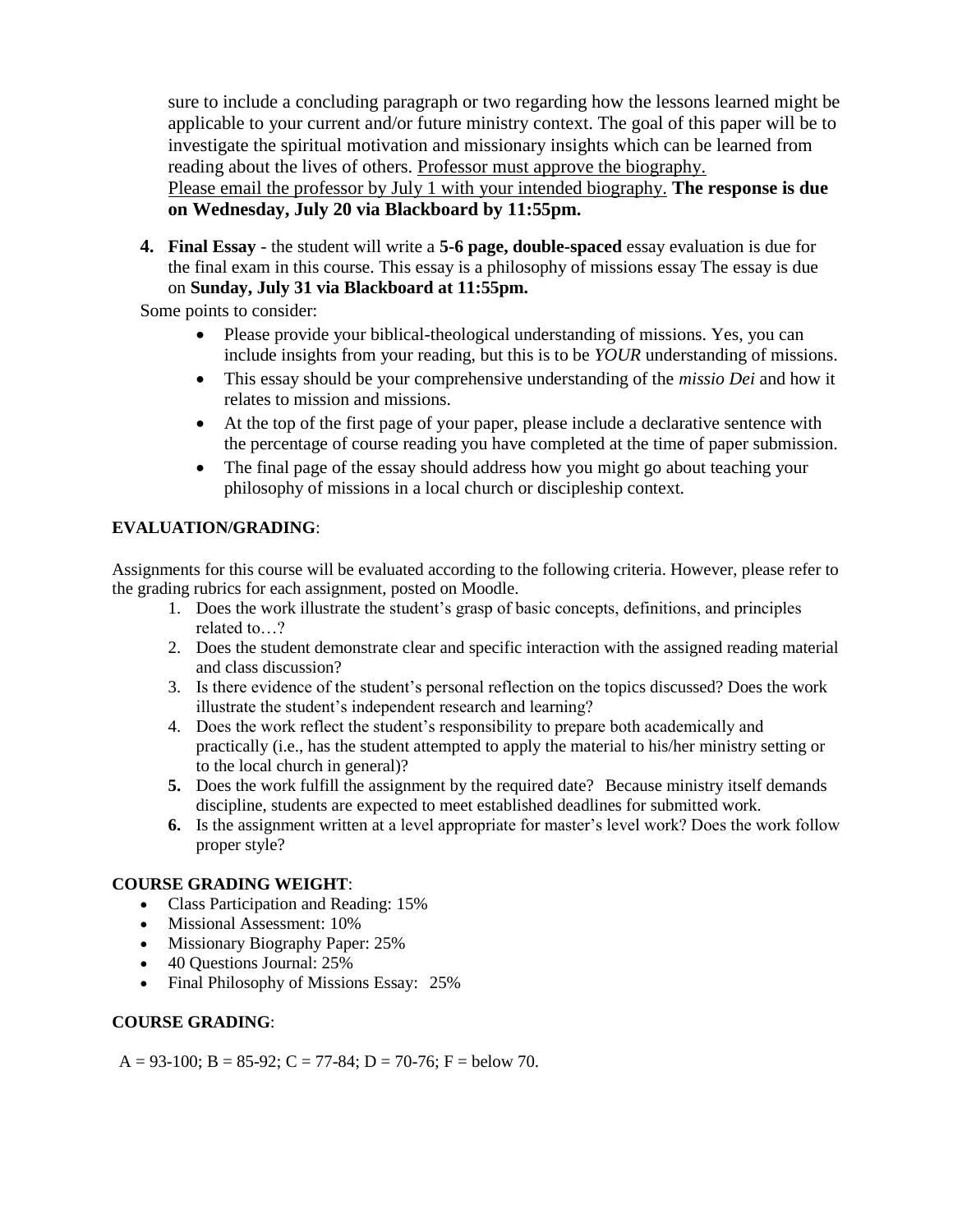## **Technical Assistance**

For assistance regarding technology, consult ITC (504-816-8180) or the following websites:

- 1. Selfserve@nobts.edu Email for technical questions/support requests with the Selfserve.nobts.edu site (Access to online registration, financial account, online transcript, etc.)
- 2. BlackboardHelpDesk@nobts.edu Email for technical questions/support requests with the NOBTS Blackboard Learning Management System NOBTS.Blackboard.com.
- 3. ITCSupport@nobts.edu Email for general technical questions/support requests.
- 4. www.NOBTS.edu/itc/ General NOBTS technical help information is provided on this website.

# **Attendance**

Students are expected to attend all of the in-person classes. Absence of one day will result in a failing grade. Any student missing a half day of class will receive a one letter grade reduction in his or her grade. Tardiness will impact grades. In the event that the normal NOBTS schedule is impacted due to a natural event or epidemic go to the seminary website for information. Our class will continue though our Blackboard site. Please note announcements and assignments on the Blackboard site in the event one or more of our classes is cancelled.

## **Academic Integrity**

Each student is responsible for the academic integrity of his/her work. The following are examples of violations of academic integrity: cheating on an exam, plagiarism, turning in work done by someone else, and submitting a paper which has been submitted in another class. These and other violations of academic integrity may result in failure of the course.

# **Help for Writing Papers at "The Write Stuff"**

NOBTS maintains a Writing Center designed to improve English writing at the graduate level. Students can receive writing guides, tips, and valuable information to help in becoming a better writer.

#### **Plagiarism on Written Assignments**

NOBTS has a no tolerance policy for plagiarism. Plagiarism in certain cases may result in expulsion from the seminary. See the NOBTS Student Handbook for definition, penalties, and policies associated with plagiarism.

# **Writing Style Guide**

Writing assignments should follow the NOBTS/Leavell College Manual of Form and Style (revised August 2019). A copy of the approved NOBTS Style Guide can be found in the course Blackboard shell, or can be located online at the Writing Center's page on the seminary website at [https://www.nobts.edu/\\_resources/pdf/writing/StyleGuide.pdf](https://www.nobts.edu/_resources/pdf/writing/StyleGuide.pdf)